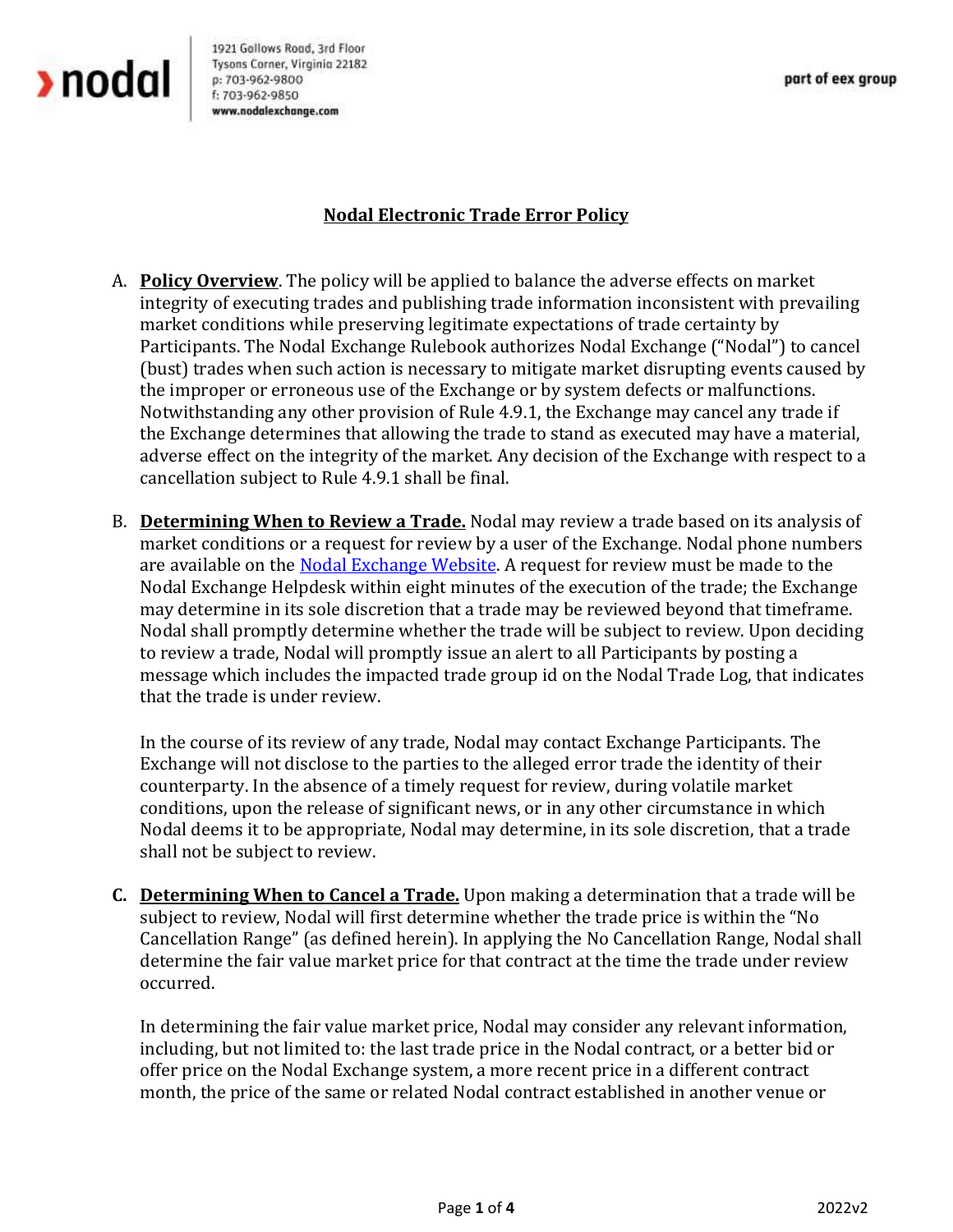1921 Gallows Road, 3rd Floor Tysons Corner, Virginia 22182 p: 703-962-9800 f: 703-962-9850 www.nodalexchange.com

another market, the market conditions at the time of the trade, the theoretical value of an option based on the most recent implied volatility and responses to a request for quote. Nodal will then compare the trade price to the fair value market price and determine if any difference is inside or outside the cancellation range.

- i. **Trade Price Inside the No Cancellation Range.** If Nodal determines that the price of the trade is inside the No Cancellation Range, the Exchange will issue an alert indicating that the trade shall stand.
- ii. **Trade Price Outside the No Cancellation Range.** If Nodal determines that a trade price is outside the No Cancellation Range, the Exchange will bust the trade. Nodal will issue an alert regarding its decision.

Cancelled trade prices shall be recorded in Nodal Exchange's official record of time and sales.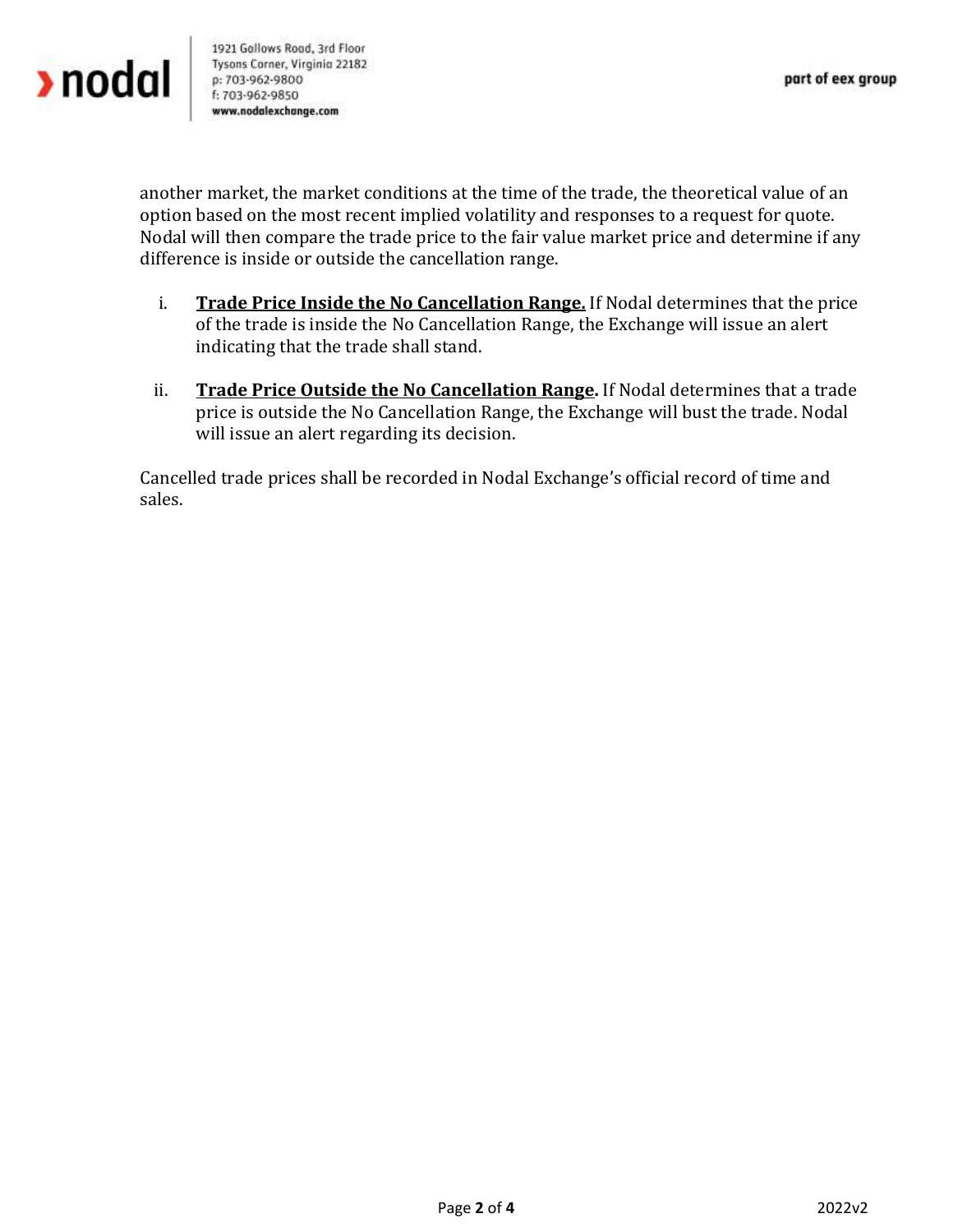

## **No Cancellation Ranges**

| <b>Financial Gas Products</b>                                                                                                                                                             | <b>Month</b>             | <b>Spread</b> | <b>Season &amp;</b><br><b>Calendar</b>  | <b>Spread</b> |
|-------------------------------------------------------------------------------------------------------------------------------------------------------------------------------------------|--------------------------|---------------|-----------------------------------------|---------------|
| Henry Hub 2500                                                                                                                                                                            | \$0.04                   | \$0.04        | \$0.04                                  | \$0.04        |
| Henry Hub 10k                                                                                                                                                                             | \$0.05                   | \$0.05        | \$0.05                                  | \$0.05        |
| <b>Financial Power Products</b>                                                                                                                                                           | Month &<br><b>Season</b> | <b>Spread</b> | <b>Quarter &amp;</b><br><b>Calendar</b> | <b>Spread</b> |
| PJM West Hub RT, Indiana RT, Nepool DA Futures                                                                                                                                            | \$0.60                   | \$0.60        | \$0.40                                  | \$0.40        |
| All other futures contracts                                                                                                                                                               | \$1.00                   | \$1.00        | \$1.00                                  | \$1.00        |
| Day Ahead/Real Time Spreads                                                                                                                                                               | \$0.60                   |               | \$0.40                                  |               |
| <b>Environmental Products</b>                                                                                                                                                             | <b>Month</b>             | <b>Spread</b> |                                         |               |
| California Carbon Allowance, California Carbon Offset                                                                                                                                     | \$0.25                   | \$0.25        |                                         |               |
| <b>RGGI Carbon Allowance</b>                                                                                                                                                              | \$0.10                   | \$0.10        |                                         |               |
| <b>CSAPR NOX Ozone Season Group 2</b>                                                                                                                                                     | \$3.00                   | \$3.00        |                                         |               |
| <b>CSAPR NOX Ozone Season Group 3</b>                                                                                                                                                     | \$30.00                  | \$30.00       |                                         |               |
| All other CSAPR SO2 / NOX Emission Allowance                                                                                                                                              | \$0.05                   | \$0.05        |                                         |               |
| California PCC 3 REC                                                                                                                                                                      | \$0.05                   | \$0.05        |                                         |               |
| PJM Compliance REC/AEC                                                                                                                                                                    | \$0.25                   | \$0.25        |                                         |               |
| NEPOOL Class 1, 2 & Class 3 Compliance REC/AEC                                                                                                                                            | \$1.00                   | \$1.00        |                                         |               |
| New York REC Tier 1                                                                                                                                                                       | \$0.25                   | \$0.25        |                                         |               |
| <b>Texas Compliance REC</b>                                                                                                                                                               | \$0.25                   | \$0.25        |                                         |               |
| Texas, NAR, M-RETS, WREGIS CRS Listed RECs                                                                                                                                                | \$0.05                   | \$0.05        |                                         |               |
| NJ, DC, MD & OH Solar REC, PA Solar AEC                                                                                                                                                   | \$5.00                   | \$5.00        |                                         |               |
| <b>MA Solar REC</b>                                                                                                                                                                       | \$5.00                   | \$5.00        |                                         |               |
| California LCFS, Oregon CFP Credits                                                                                                                                                       | \$5.00                   | \$5.00        |                                         |               |
| <b>Renewable Identification Numbers (RINs)</b>                                                                                                                                            | \$0.05                   | \$0.05        |                                         |               |
| Renewable Natural Gas Certificate                                                                                                                                                         | \$0.50                   | \$0.50        |                                         |               |
| Verified Emission Reduction (VER) CORSIA, VER Nature Based, VER Nature<br><b>Based Vintage</b>                                                                                            | \$0.50                   | \$0.50        |                                         |               |
| Carbon Removal                                                                                                                                                                            | \$0.50                   | \$0.50        |                                         |               |
| Certified Emission Reduction (CER) 2013+, CER 2016+, CER CP2                                                                                                                              | \$0.05                   | \$0.05        |                                         |               |
| <b>Global Emission Reduction (GER)</b>                                                                                                                                                    | \$0.50                   | \$0.50        |                                         |               |
| <b>Option</b>                                                                                                                                                                             |                          |               |                                         |               |
| The greater of the following:<br>-Delta multiplied by the underlying futures No Cancellation Range<br>-20% of premium up to ¼ of the underlying futures No Cancellation Range<br>-5 ticks |                          |               |                                         |               |